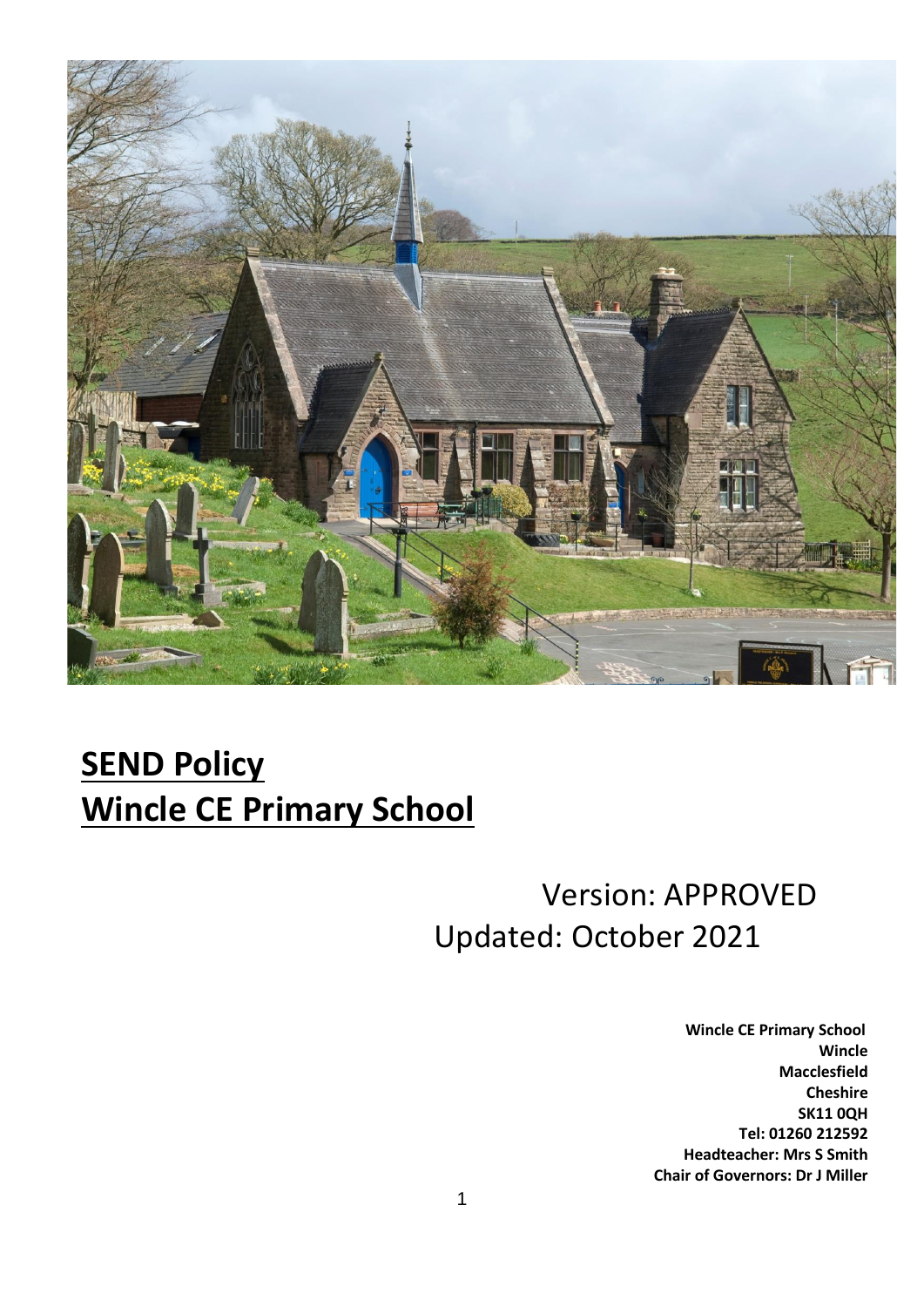## **SEND POLICY WINCLE C. E. PRIMARY SCHOOL**

| <b>Version control</b> |                                                                                                                                            |
|------------------------|--------------------------------------------------------------------------------------------------------------------------------------------|
| Date updated:          | Brief summary of changes:                                                                                                                  |
| October 2021           | Addition of a paragraph documenting how staff work with SEN pupils – page 3<br>Addition of a missing word 'be' $-$ page 4                  |
|                        | Addition of a paragraph documenting actions for governors when deciding on accepting<br>pupils with educational health care plans - page 5 |

#### Our school's vision:

*Wincle School creates an enriching and outstanding rural education, nurturing the whole individual: body, mind and soul, inspiring rounded, happy, courageous children who exhibit a passion for learning, a confident faith, a loving concern for community and an inclusive respect for all.*

We encourage our pupils to 'Shine like Stars' (Philippians 2:15) and to do this run with the following acronym:



# **SPECIAL EDUCATIONAL NEEDS AND DISABILITY (SEND) POLICY**

As a Christian school, inclusion is at the heart of our mission and ethos. We believe that children's needs should primarily be addressed by quality first teaching, the differentiated curriculum and caring staff within a clear Christian ethos community of staff/pupils/parents. Wherever possible, children should be integrated within the class and not taken out.

We appreciate that if children are identified as having SEN, this can be difficult for some parents and that is why good communication and working in close partnership is so important. We are keen that any special educational needs are identified and support is put in place but that a child is not defined/limited by his/her SEND. Each child is unique and we believe that God has granted each child different talents and abilities. Part of our approach to SEND provision within our school is to celebrate each child as an individual and to value progress in the widest sense.

This SEN policy works alongside, and in conjunction with, the Local Offer offered by Cheshire East Local Authority. Wincle CE Primary School's part of the Local Offer can be found on the school website. This includes information on Identification of SEND, Teaching Learning and Support, Keeping Students Safe and Supporting Wellbeing, Working Together and Roles, Inclusion and Accessibility and Transition.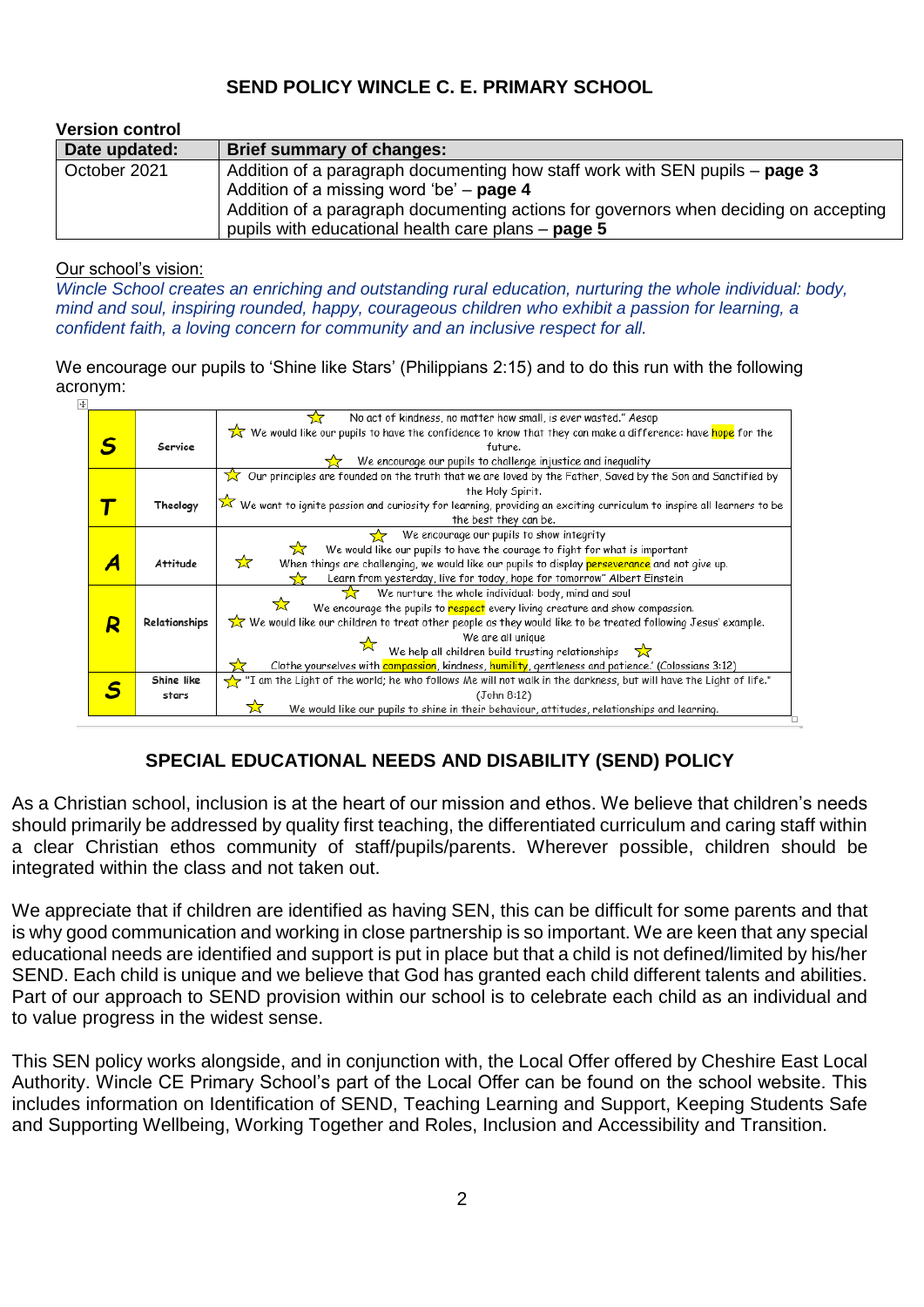#### **Definition of Special Educational Needs**

Children have special educational needs if they have a **learning difficulty** that calls for **special educational provision** to be made for them.

Children have a *learning difficulty* if they:

- Have a significantly greater difficulty in learning than the majority of children of the same age.
- Have a disability that prevents or hinders them from making use of educational facilities of a kind generally provided for children of the same age in schools within the area of the local education authority.
- Are at compulsory school age and fall within the definitions above or would so do if special educational provision was not made for them.

(Code of Practice September 2014)

Children must not be regarded as having a learning difficulty solely because the language or form of language of their home is different from the language in which they will be taught. The identification and assessment of the special educational needs of children whose first language is not English, requires particular care. Where there is uncertainty about an individual child, teachers will look carefully at all aspects of a child's performance in different subjects to establish whether the problems they have in the classroom are due to limitations in their command of the language that is used there or arise from special educational needs.

For children of two or over, special educational provision is that which is additional to, or otherwise different from, the educational provision made generally for children of their age in schools maintained by the LEA, other than special schools, in the area.

This SEND Policy details how this school will do its best to ensure that the necessary provision is made for any pupil who has special educational needs and those needs are made known to all who are likely to teach them. The school will have regard to the Special Educational Needs Code of Practice September 2014 when carrying out its duties toward all pupils with special educational needs and ensure that parents are notified if a decision is made by the school that SEND provision may be appropriate for their child.

Partnership with parents plays a key role in enabling children and young people with SEND to achieve their potential. The school recognises that parents hold key information and have knowledge and experience to contribute to the shared view of a child's needs and the best ways of supporting them. All parents of children with special educational needs will be treated as partners and supported to play an active and valued role in their children's education. Children and young people with special educational needs often have a unique knowledge of their own needs and their views about what sort of help they would like to receive in order to make the most of their education will be ascertained. They will be encouraged to participate in all the decision-making processes and contribute to the assessment of their needs, the review and transition processes.

Wincle School recognises that when a member of staff is employed to support a child and their family on a one-to-one basis, it can be an intense position and that staff will care deeply for the child and their family. Staff at Wincle must remain professional at all times and are asked to only work in a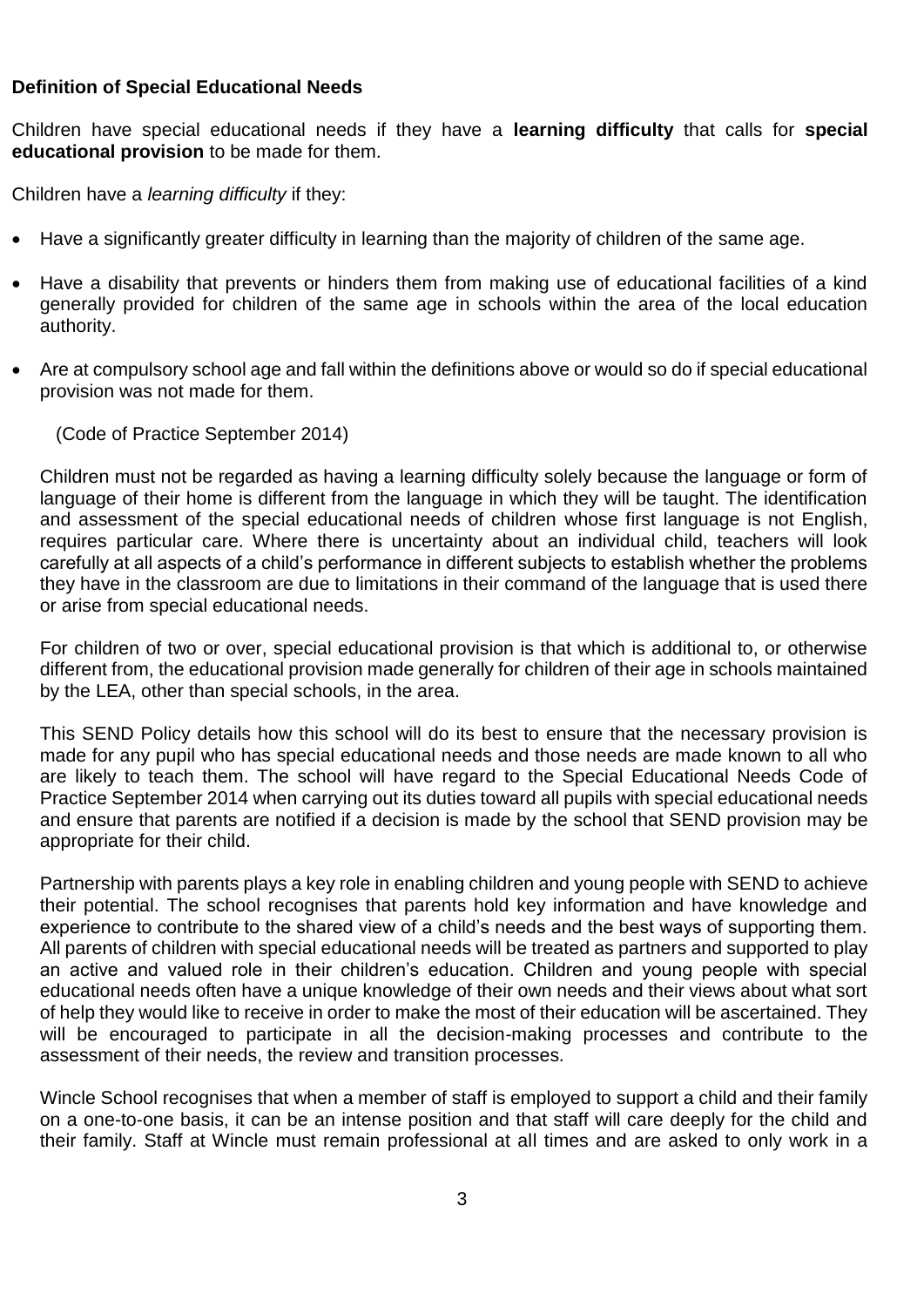professional manner with the families they support and not meet outside of school on a personal level. This is to ensure the confidentiality can be maintained and staff and families protected.

#### **Identification, Assessment, Provision and Monitoring**

Provision for children with special educational needs is a matter for the school as a whole. In addition to the governing body, the school's head teacher, the SEND coordinator (SENCO) and all other members of staff have important day-to-day responsibilities. **All teachers are teachers of children with special educational needs**. Teaching such children is therefore a whole school responsibility.

At the heart of the work of every primary school class is a continuous cycle of planning, teaching and assessing which takes account of the wide range of abilities, aptitudes and interests of children. The majority of children will learn and progress within these arrangements. Those children whose overall attainments or attainment in specific subjects fall significantly below the expected range may have special educational needs. In addition, there will be children with SEND who are attaining at the expected level, or above, i.e. children who are on the autistic spectrum, ADHD, visual impairment, hearing impairment, physical disabilities.

#### **Step 1: Identification**

Termly progress meetings will pick up children who are not attaining at the expected level, but importantly will also identify children who are not on track for their own individual target, (for some children their personal target will be above the expected level.) Where this discrepancy is identified then support will be put in place. The progress of specific groups of children, such as those receiving Pupil Premium Grant and those with English as an additional language are also tracked termly alongside those children with SEND.

#### **Step 2: Whole School Provision and Monitoring**

This may take the form of group or individual intervention or the child may be identified as "teacher focus" in whole class teaching where their needs will be met by differentiated work and support. This support will be identified on a whole school provision map and will be tracked and reviewed during the cycle of termly progress meetings. The progress of all children receiving interventions will be closely monitored. The impact of interventions will be measured as part of the progress meetings cycle and amended as necessary.

#### **Step 3: Provision for children identified as having Special Educational Needs (School Focused Plans)**

The school's system for observing and assessing the progress of individual children will provide information about areas where a child is not progressing satisfactorily. Under these circumstances, teachers may need to consult the SENCO to consider what else might be done. This review may lead to the conclusion that the pupil requires help over and above that which is normally available within the particular class or subject. The key test of the need for action is evidence that current rates of progress are inadequate. Adequate progress can be defined in a number of ways. It might be progress which:

- closes the attainment gap between the child and their peers
- prevents the attainment gap growing wider
- is similar to that of peers starting from the same attainment baseline, but less than that of the majority of peers (using national SEND achievement data)
- matches or betters the child's previous rate of progress
- ensures access to the full curriculum
- demonstrates an improvement in self-help, social or personal skills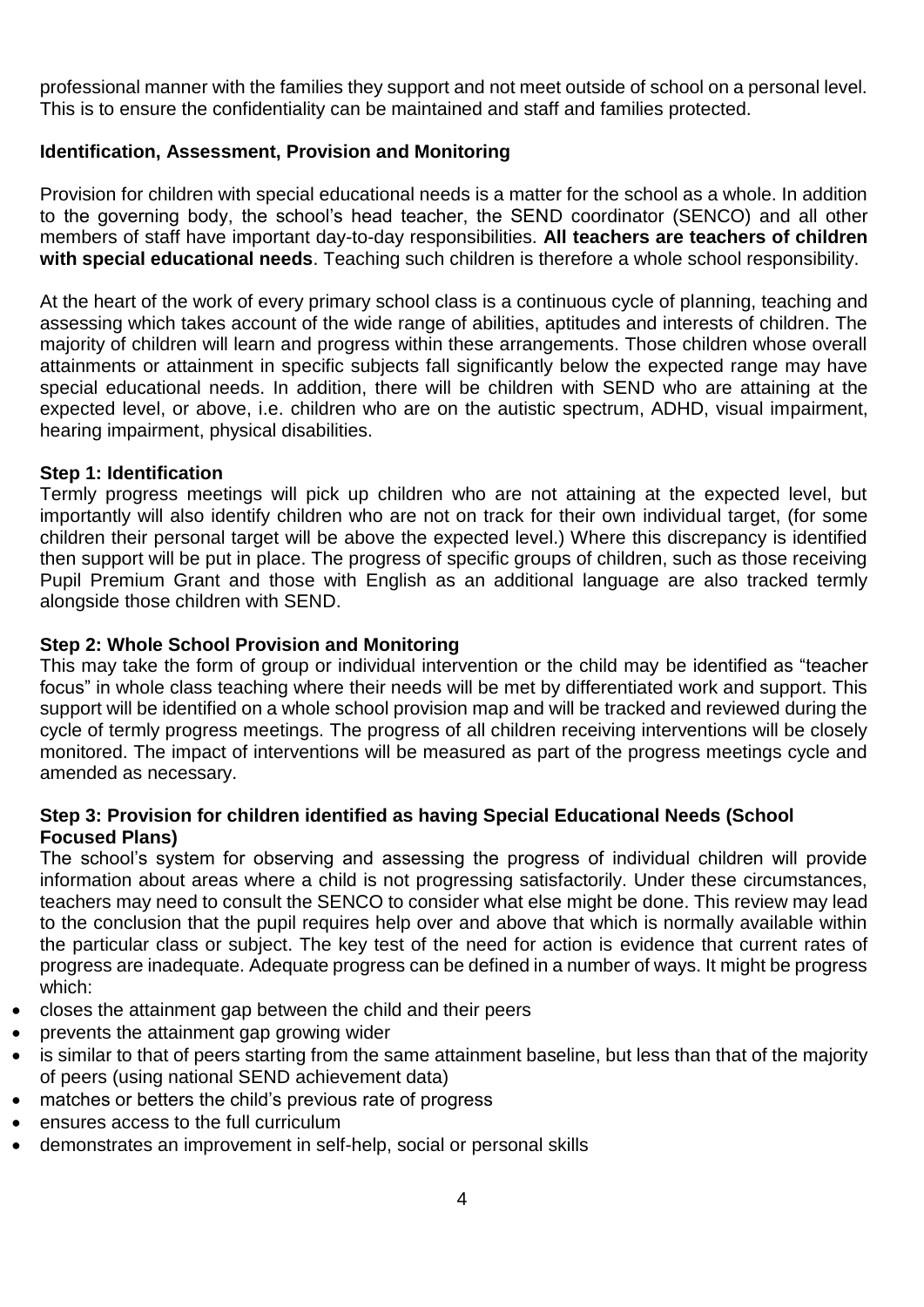In order to help children who have special educational needs, the school will adopt a graduated response that recognises there is a continuum of special educational needs and brings increasing specialist expertise to bear on the difficulties that a child may be experiencing. These children will have a School Focused Plan (SFP) prepared for them by their class teacher. This plan will include Quality First Teaching strategies, SEN interventions and desired outcomes. The SFP will be written annually and parents will be invited into school to discuss progress against the desired outcomes termly.

School will fund up to 12 hours SEND provision per child, according to need, from their school budget. School will also seek outside advice from other agencies such as speech and language therapists and educational psychologists as and when necessary. The school will record the steps taken to meet the needs of individual children. The head teacher will have responsibility for ensuring that these records are kept and available as needed.

#### **Step 4: Children with significant needs (Education, Health and Care Plans)**

For children with significant needs who require funding additional to the 12 hours, school will ask for a formal assessment for an Education, Health and Care Plan. This will be made in conjunction with parents and specialist services, following the legal assessment procedures outlined in the Local Offer by Cheshire East Local Authority.

All Education, Health and Care Plans must be reviewed at least annually. The parents, the pupil, the LEA, the school and professionals involved will be invited to consider whether any amendments need to be made to the description of the pupil's needs or to the special educational provision specified in the Plan. The Annual Review should focus on what the child has achieved as well as on any difficulties that need to be resolved.

As a small school with limited provision, the governing body of Wincle School will carefully monitor the number of pupils with an educational health care plan to ensure that their needs, as well as the other pupils in school, can be met successfully. When a request is made for a school place for a child with an educational health care plan, the governors will liaise closely with the headteacher to determine whether the school can successfully meet the child's needs.

#### **Step 5: Transition**

At the review in Year 5, the aim should be to give clear recommendations as to the type of provision the child will require at the secondary stage. It will then be possible for the parents to visit secondary schools and to consider appropriate options within the similar timescales as other parents. The SENCO of the receiving school should be invited to attend the final annual review in primary school of pupils with EHCPs to allow the receiving school to plan an appropriate SFP to start at the beginning of the new school year and enable the pupil and the parents to be reassured that an effective and supportive transfer will occur.

The SENCO from the feeder secondary school will visit Year 6 pupils in the summer term and will have a handover with the primary SENCO. All SFPs and SEN records will be passed on to the appropriate secondary school.

### **The role of the SEND Coordinator (SENDCO)**

The SEND Coordinator's is named as Mrs Sarah Smith and her responsibilities include:

- overseeing the day-to-day operation of the school's SEND Policy.
- coordinating provision for children with special educational needs
- liaising with and advising fellow teachers
- managing learning support assistants